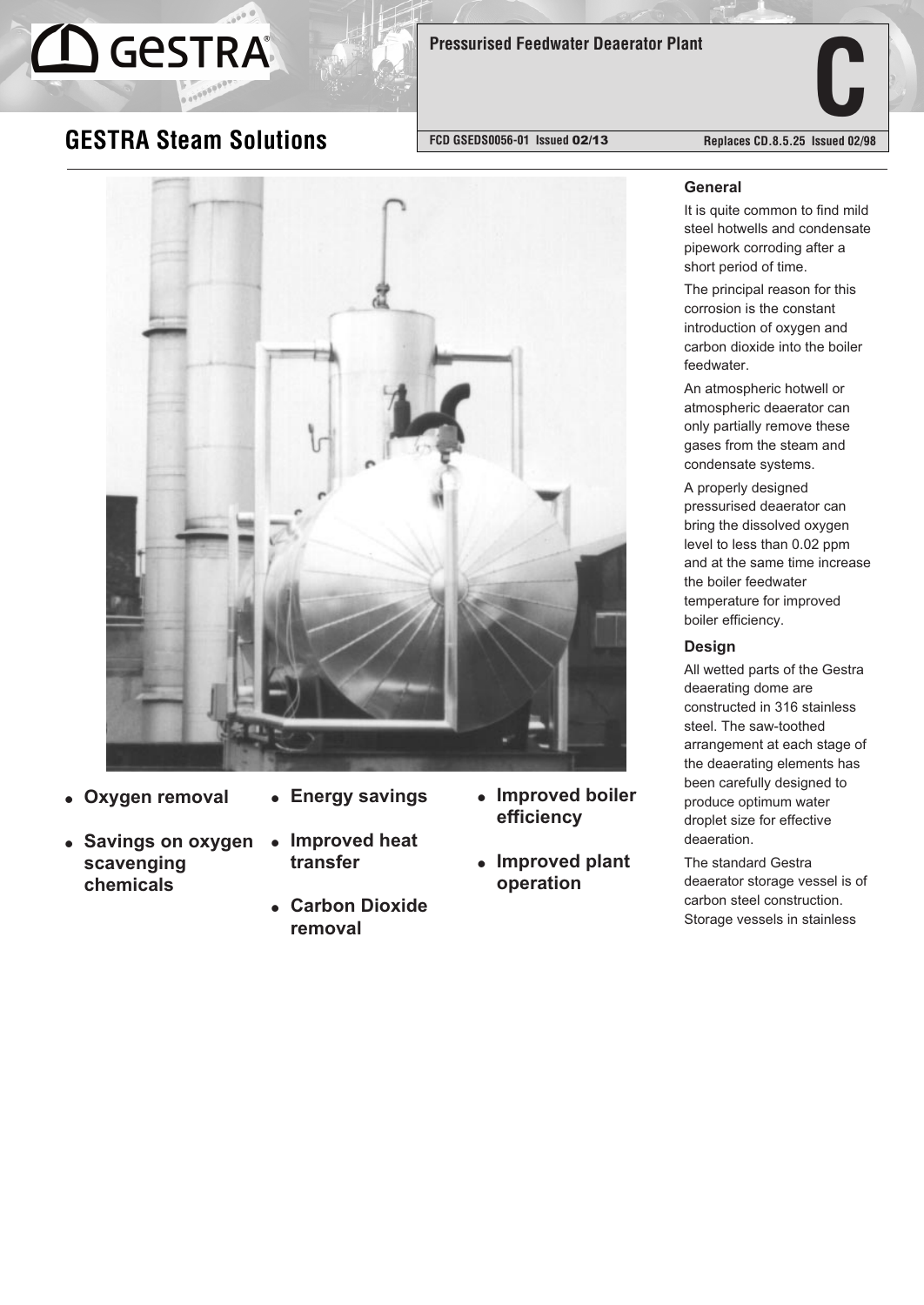

steel are available as an option.

Generally the working level is at about ¾ full with the rest of the space within the tank being saturated with steam to provide a blanket over the water surface.

Maximum design pressure: 1 barg (14.5 psig).

Maximum design temperature: 120°C.

Recommended working pressure: 0.3 barg.

Recommended working temperature: 107°C.

Flow capacity range of deaerator dome: 0.5 to 120

 $m^3/h$ . Storage capacity of storage vessel : 1 to 120  $m^3$ .

Gestra's standard deaerator is designed in accordance with AD Merkblatt standard for pressure vessels.

#### **Operation**

For deaerating purposes the softened water and condensate return are generally introduced through a trickling deaerator bolted onto the horizontal storage tank.

The feedwater is heated to 107° by feeding low-pressure or high-pressure steam into the storage tank. If large quantities of very hot condensate are returned, it may be desirable to pipe the condensate directly into the storage tank.

The distribution of the softened water/condensate mixture as it trickles and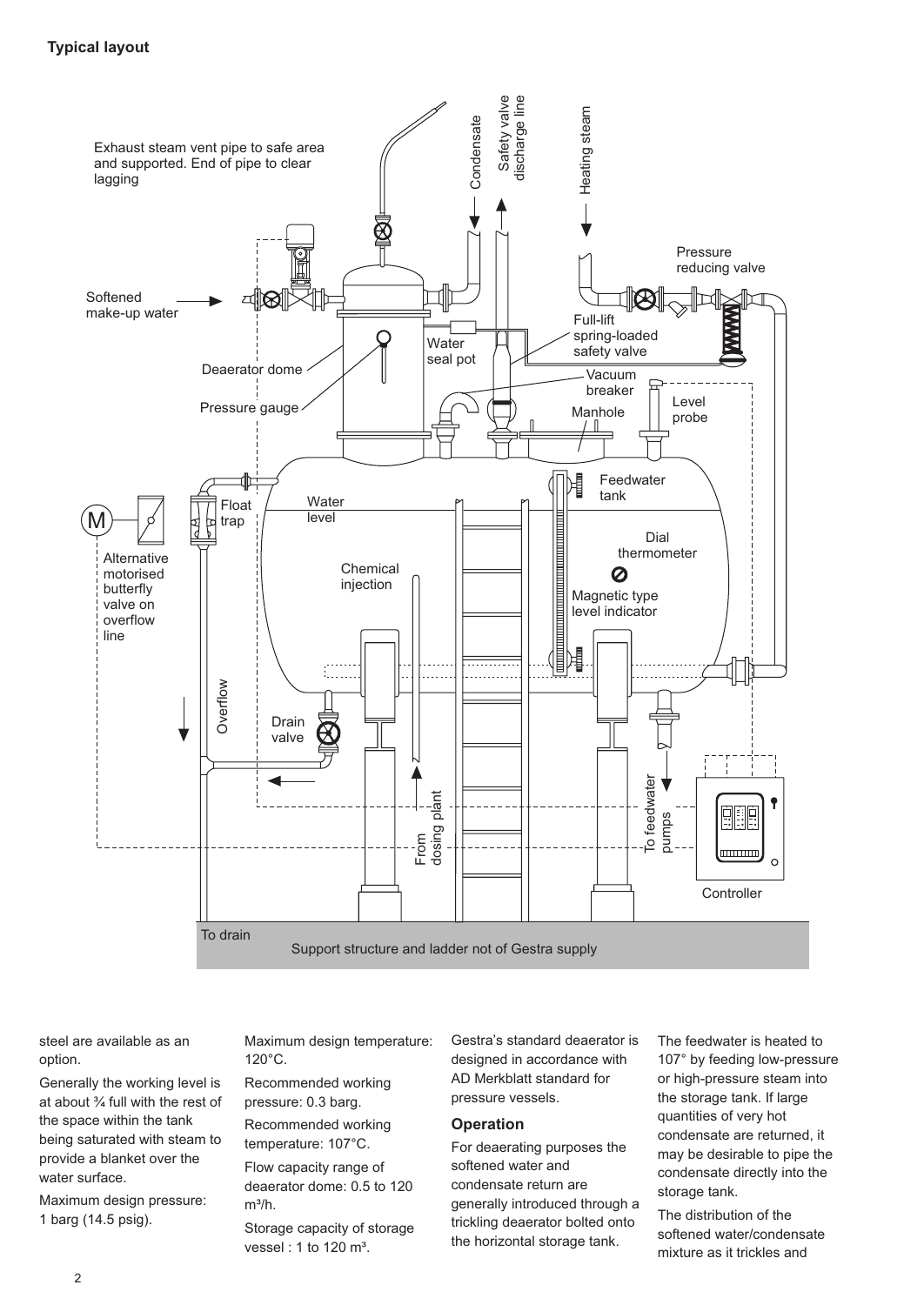cascades down the five deaerating stages of the dome, coupled with the introduction of steam in the counterflow direction, reduces the solubility of gases within the water, so that oxygen and carbon dioxide are diffused in the heating steam bubbles.

The gases are then discharged to atmosphere through the vent pipe together with some exhaust steam.

Due to the design of the deaerating plant, oxygen values in the feedwater of less than 0.02 mg/l (0.02 ppm) can be achieved.

The main steam for heating is added via a pressure reducing valve. Optional warm-up steam when required is added via a temperature control valve.

As the feedwater temperature is above 100°C, an adequate suction head for the boiler

feedpump has to be considered to prevent cavitation within the feedpump.

#### **Schematic layout**



To boiler feedpump

#### **Deaerator component parts**

- 1. Deaerating dome
- 2. Feedwater tank
- 3. Pressure gauge
- 4. Bimetal dial thermometer 5. Water level indicator with cock
- 6. Exhaust vent valve with regulating cone.
- 7. Drain valve
- 8, 9 & 10. Disco non-return valve
- 11 & 12. Isolating valve with regulating cone
- 13. Strainer
- 14. Steam pressure reducing valve
- 15. Full-lift spring-loaded safety valve
- 16. Float trap or motorised valve
- 17. Disco non-return valve
- 18. Level electrode
- 19. Make-up water valve controller.
- 20. Solenoid valve / motorised valve
- 21. Strainer
- 22. Isolating valves & bypass valve
- 23. Temperature control valve (optional) for warm-up system
- 24. Strainer
- 25. Isolating valves
- 26. Disco non-return valve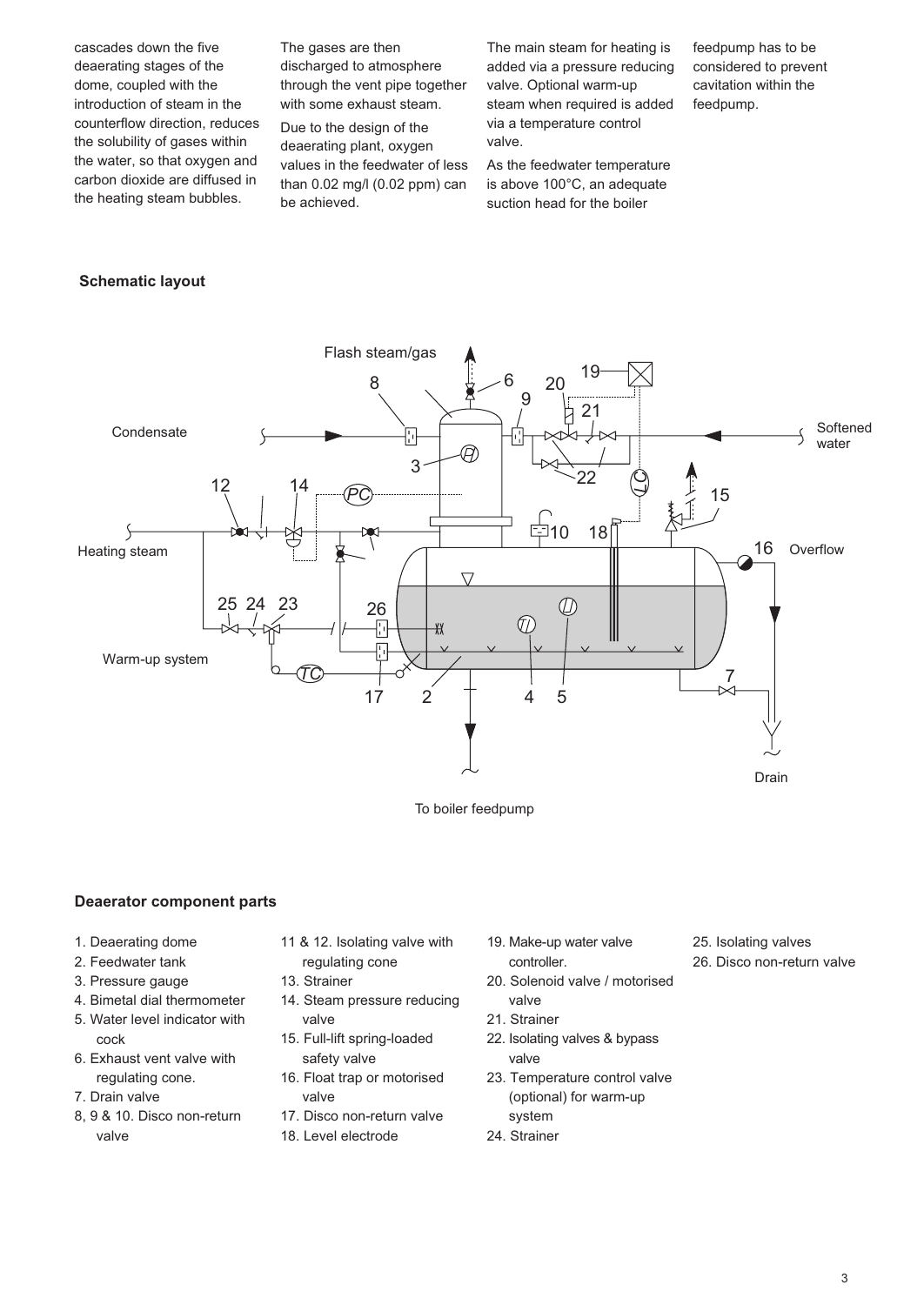#### **Design of deaerator dome**



#### **Typical Dimensional Details for Deaerator Dome**

#### **Deaerator dome type 'T' Design B**

Material: Austenitic S.S. - DIN reference: X6 CrNiMoTi 17 12 2 (1.4571) (ASTM equivalent: A182 F316).

Dome pickled and passivated inside and outside.

Connecting flange for feedwater tank of steel St 37- 2, S.S. clad.

Deaerating elements cannot be dismantled.

#### The dome and storage vessel can be mixed and matched depending on the capacity of water to be deaerated and the storage time required for the boiler plant. These factors dictate the nominal volume of the storage vessel (working volume is 75% of nominal volume of tank). Where there are height or space restrictions it may be possible to modify the dimensions to suit. Please contact Gestra for details.

**Note:**

#### **Table of connections for deaerator dome**

S1 Flash steam outlet

S2 Condensate inlet

S3 Softened water inlet

S4 Pressure gauge <sup>3</sup>/8" BSP

S5 Sensing line  $3/8$ " BSP

| <b>Type</b>                                      | Type T            | 250         | 350         | 450         | 550         | 650          | 800           |
|--------------------------------------------------|-------------------|-------------|-------------|-------------|-------------|--------------|---------------|
| Capacity                                         | m <sup>3</sup> /h | $0.5 - 1.6$ | $1.7 - 3.0$ | $3.1 - 5.0$ | $5.1 - 8.0$ | $8.1 - 11.0$ | $11.1 - 15.0$ |
| ∥D.                                              | mm                | 250         | 350         | 450         | 550         | 650          | 800           |
| ∥H                                               | mm                | 1050        | 1260        | 1280        | 1300        | 1820         | 1850          |
| <b>Typical connection</b><br>for feedwater tank* | mm                | 250         | 350         | 450         | 550         | 650          | 800           |
| Connection S1                                    | mm                | 15          | 20          | 25          | 32          | 32           | 40            |
|                                                  | A                 | 85          | 115         | 155         | 210         | 275          | 450           |
| Weight kg                                        | B                 | 55          | 75          | 110         | 160         | 220          | 360           |

Capacity based on 60% condensate return. For little or no return select one size up.

| Type                                             | Type 'T' | 900         | 1000    | 1200    | 1400        | 1600    | 1800    |
|--------------------------------------------------|----------|-------------|---------|---------|-------------|---------|---------|
| ∥Capacity                                        | $m^3/h$  | $15.1 - 19$ | 19.1-24 | 24.1-33 | $33.1 - 40$ | 40.1-50 | 50.1-80 |
| ∥D                                               | mm       | 900         | 1000    | 1200    | 1400        | 1600    | 1800    |
| ∥H                                               | mm       | 1870        | 1880    | 1920    | 2450        | 2500    | 2590    |
| <b>Typical connection</b><br>for feedwater tank* | mm       | 900         | 1000    | 800     | 1000        | 1000    | 1000    |
| Connection S1                                    | mm       | 50          | 50      | 65      | 65          | 80      | 80      |
|                                                  | A        | 570         | 615     | 870     | 1220        | 1720    | 2300    |
| ∥Weight kg                                       | B        | 430         | 475     | 660     | 970         | 1340    | 1600    |

7\* Generally sized to suit storage tank N5 connection.

Dimensional details on capacities up to 120m3/h are available, please consult us.

Example designation for ordering: NDR-B550 = Stainless steel deaerator dome design B, diameter 550mm.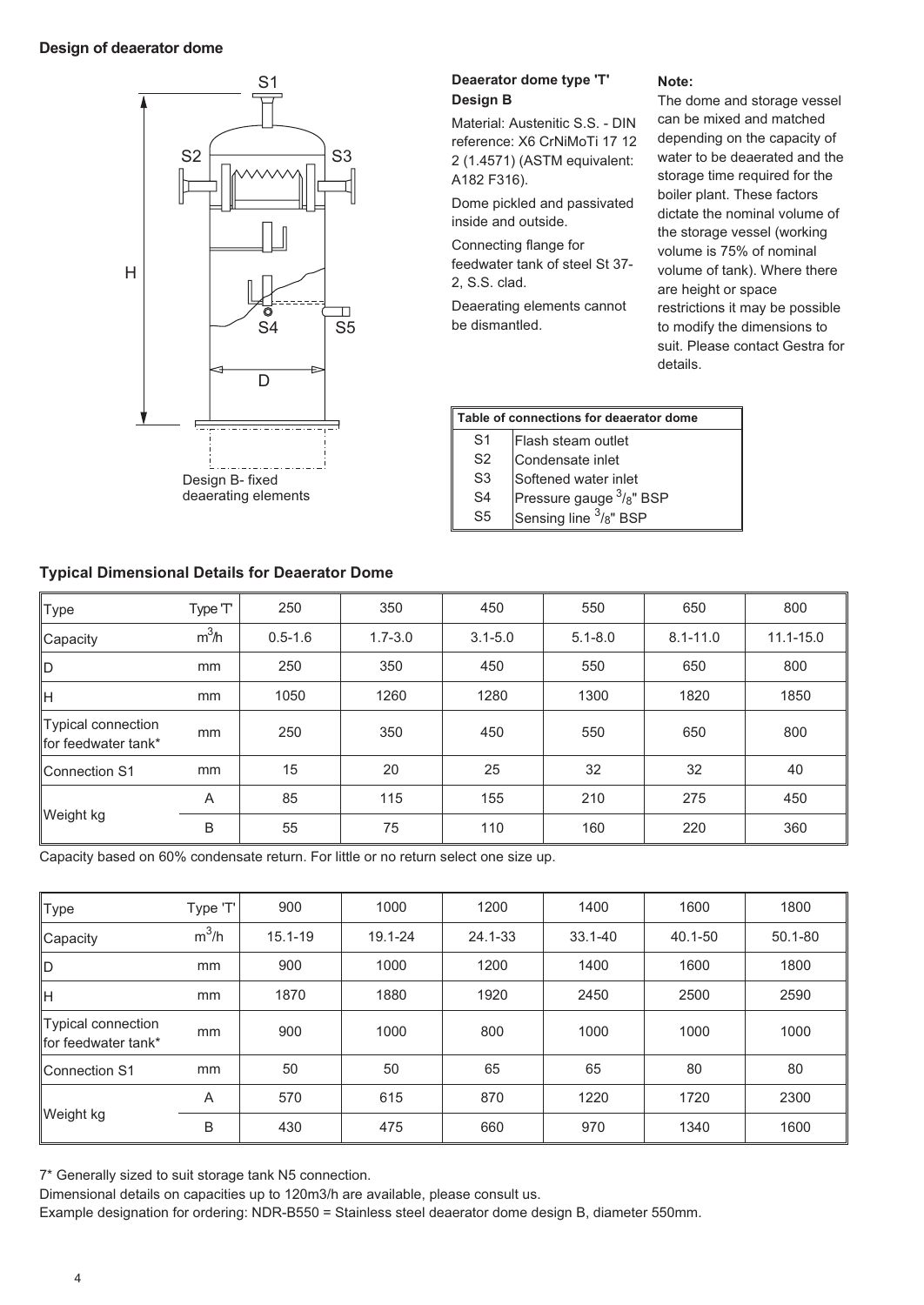#### **Design of feedwater tank**

#### **Feedwater tank DGST Design A**

Material: Carbon Steel.

Steam injector sparge pipe of austenitic S.S. 1.4571.

Inclusive of manhole DN 500mm, PN6.

#### **Design B**

Material: Austenitic S.S. - DIN reference: X6 CrNiMoTi 17 12 2 (1.4571) (ASTM equivalent: A182 F316).

Welds pickled and passivated. Support saddles of steel St 37-2.

Inclusive of manhole DN500mm, PN6.



#### **Typical Dimensional Details for Feedwater Tank DGST**

| Nominal volume      | m <sup>3</sup>  | 1    | 2                                                   | 3    | 4    | 6    | 8    | 10                                 | 16   | 22   | 30   | 40   | 50   | 70    |
|---------------------|-----------------|------|-----------------------------------------------------|------|------|------|------|------------------------------------|------|------|------|------|------|-------|
| D                   | mm              | 800  | 1000                                                | 1200 | 1200 | 1600 | 1600 | 1600                               | 2000 | 2000 | 2500 | 2500 | 2900 | 2900  |
| L                   | mm              | 2000 | 2500                                                | 2500 | 3000 | 3000 | 4000 | 5000                               | 5000 | 7000 | 6000 | 8000 | 8000 | 10000 |
| L1                  | mm              | 2360 | 2940                                                | 3050 | 3550 | 3680 | 4680 | 5680                               | 5850 | 7850 | 7050 | 9020 | 9180 | 11502 |
| L2                  | mm              | 1500 | 1900                                                | 1900 | 2200 | 2200 | 3200 | 4100                               | 4100 | 6100 | 5100 | 7000 | 7000 | 9000  |
| H                   | mm              | 1150 | 1350                                                | 1600 | 1600 | 1950 | 1950 | 1950                               | 2350 | 2350 | 2850 | 2850 | 3250 | 3250  |
| <b>Connections:</b> |                 |      |                                                     |      |      |      |      |                                    |      |      |      |      |      |       |
| Manhole             | N <sub>1</sub>  |      | DN 500mm, PN 6                                      |      |      |      |      |                                    |      |      |      |      |      |       |
| Pressure gauge      | N <sub>2</sub>  |      | $3/8$ " BSP                                         |      |      |      |      |                                    |      |      |      |      |      |       |
| Vacuum breaker N3   |                 |      | Sizing in accordance with required heating capacity |      |      |      |      |                                    |      |      |      |      |      |       |
| Safety valve        | N <sub>4</sub>  |      | Sizing in accordance with required heating capacity |      |      |      |      |                                    |      |      |      |      |      |       |
| Deaerator dome      | N <sub>5</sub>  | 250  | 350                                                 | 350  | 450  | 550  | 550  | 650                                | 800  | 1000 | 800  | 1000 | 1000 | 1000  |
| Overflow            | N <sub>6</sub>  |      |                                                     |      |      |      |      | Sizing in accordance with capacity |      |      |      |      |      |       |
| Water level         | N7              | 20   | 20                                                  | 20   | 20   | 20   | 20   | 20                                 | 20   | 20   | 20   | 20   | 20   | 20    |
| Measuring pot       | N <sub>8</sub>  | 20   | 20                                                  | 20   | 20   | 20   | 20   | 20                                 | 20   | 20   | 20   | 20   | 20   | 20    |
| Pump                | N <sub>9</sub>  | 25   | 32                                                  | 40   | 50   | 65   | 80   | 80                                 | 100  | 125  | 125  | 150  | 200  | 250   |
| Drain               | N <sub>10</sub> | 25   | 25                                                  | 32   | 32   | 32   | 40   | 40                                 | 40   | 40   | 50   | 50   | 50   | 80    |
| Heating steam       | N <sub>11</sub> |      | Sizing in accordance with required heating capacity |      |      |      |      |                                    |      |      |      |      |      |       |
| Stand-by            | N <sub>12</sub> | 40   | 40                                                  | 50   | 50   | 50   | 80   | 80                                 | 80   | 80   | 100  | 100  | 100  | 150   |
| Weight              | kg              | 395  | 570                                                 | 780  | 870  | 1140 | 1340 | 1630                               | 2560 | 3210 | 3860 | 4160 | 6260 | 8850  |

All connections flanged PN to DIN 2633, unless otherwise stated.

Dimensional details on nominal volume up to  $120m<sup>3</sup>$  are available, please consult us.

Example of designation for ordering: SW-A16 = Carbon steel deaerator storage vessel design A with nominal volume of 16m $^3\!$ (**Note:** Working volume is 12m<sup>3</sup> max. i.e. 75% of nominal volume)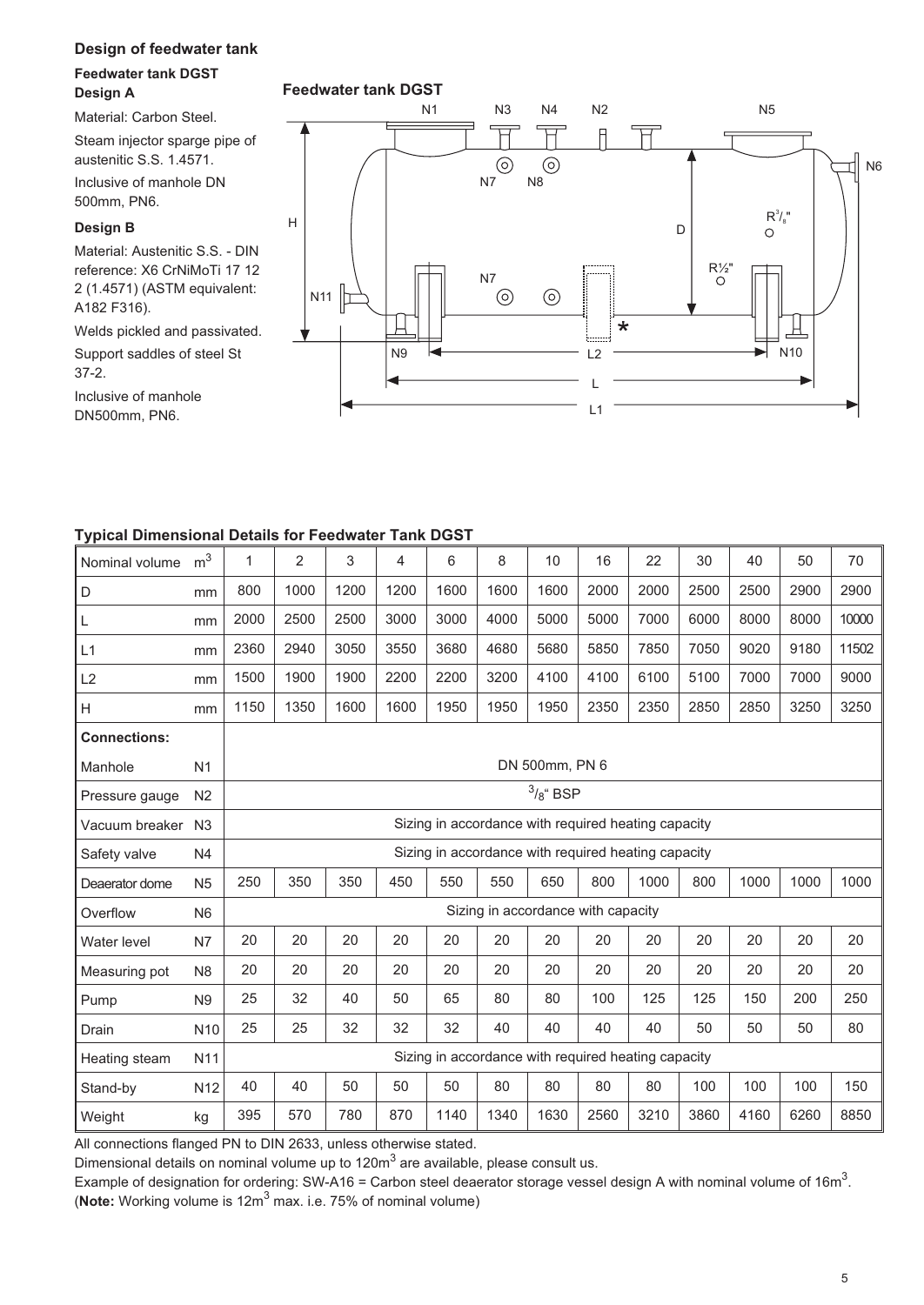**Savings Chemical Savings**



**Feedwater Temperature °C / °F**





| A                                                                                                                                                   | в                                                                                 | C                                                                                                         |  |  |  |  |
|-----------------------------------------------------------------------------------------------------------------------------------------------------|-----------------------------------------------------------------------------------|-----------------------------------------------------------------------------------------------------------|--|--|--|--|
| Atmospheric Feed Tank                                                                                                                               | Semi-Deaerator                                                                    | Pressure Deaerator                                                                                        |  |  |  |  |
| Temperature assume 50°C (122°F)                                                                                                                     | Temperature 90°C (194°F)                                                          | Temperature 107°C (225°F)                                                                                 |  |  |  |  |
| Dissolved oxygen 5.6 ppm                                                                                                                            | Dissolved oxygen 1.6 ppm                                                          | Dissolved oxygen 0.02 ppm                                                                                 |  |  |  |  |
| To remove 1 ppm of oxygen requires approximately 8 ppm of Sodium Sulphite<br>and the boiler normally has a reserve of plus 4 ppm of Sodium Sulphite |                                                                                   |                                                                                                           |  |  |  |  |
| Chemical required<br>$5.6 \times 8 = 44.8 + 4 = 48.8$ ppm                                                                                           | Chemical required<br>$1.6 \times 8 = 12.8 + 4 = 16.8$ ppm<br>i.e. 66% saving on A | Chemical required<br>$0.02 \times 8 = 0.16 + 4 = 4.16$ ppm<br>i.e. 75% saving on B<br>and 91% saving on A |  |  |  |  |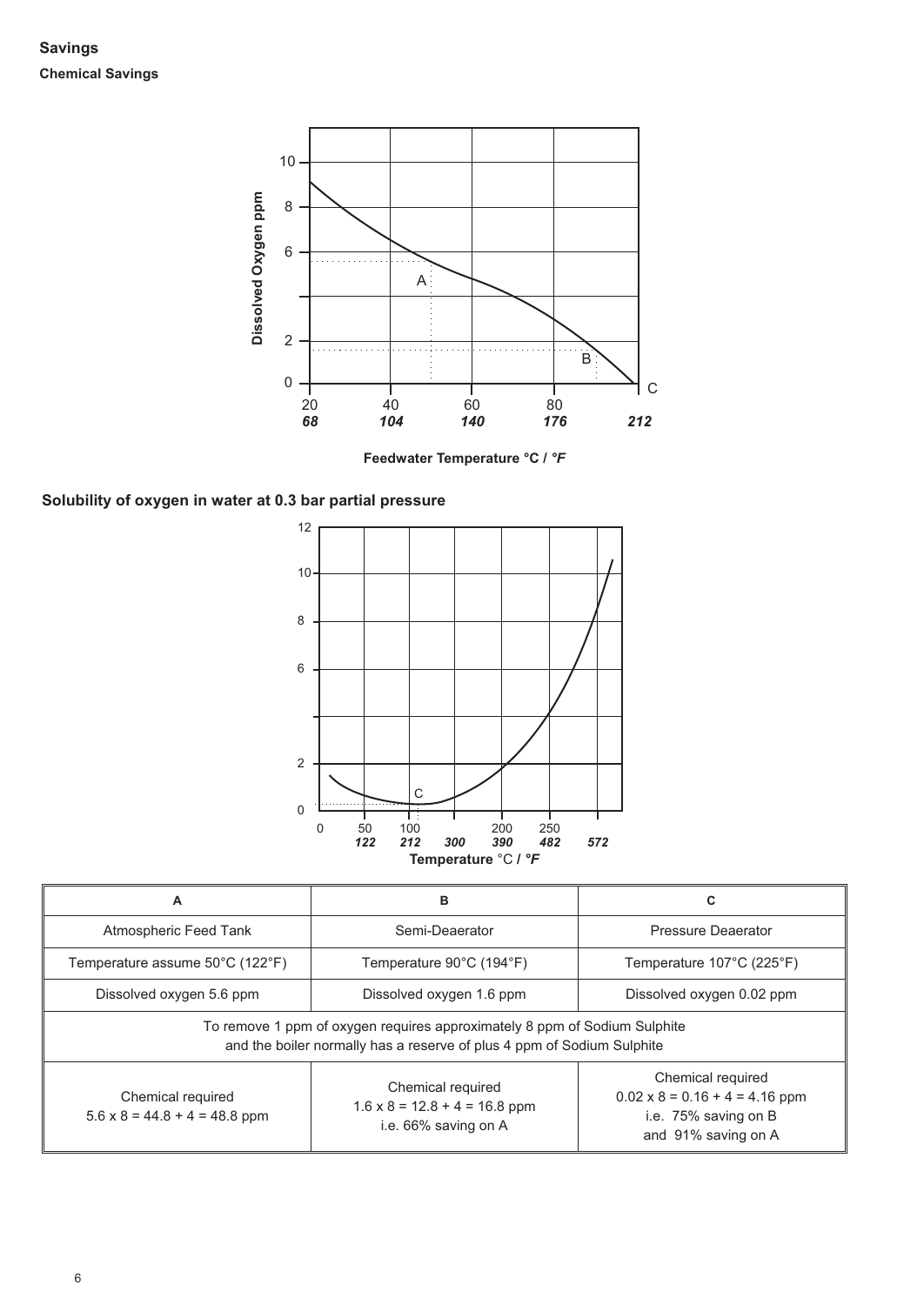#### **Energy Savings**

**An example to compare conventional hotwell system and a pressurised deaerating system operating as the hub of a typical plant's heat balance.**



| <b>Source</b>                                                                   | <b>Open System</b>            | <b>Pressurised deaerator system</b> |  |  |  |  |  |
|---------------------------------------------------------------------------------|-------------------------------|-------------------------------------|--|--|--|--|--|
| Low pressure*                                                                   | $38\%$ @ $100^{\circ}$ C = 38 | 40% @ 121 °C = 48.4                 |  |  |  |  |  |
| Pumped                                                                          | $20\%$ @ 83°C = 16.6          | $20\%$ @ 83 $^{\circ}$ C = 16.6     |  |  |  |  |  |
| Trapped*                                                                        | $25\%$ @ 100°C = 25           | $30\%$ @ 186°C = 55.8               |  |  |  |  |  |
| Makeup*                                                                         | 17% @ 10°C = 1.7              | 10% @ 10 $\degree$ C =1             |  |  |  |  |  |
| Average feedwater temperature °C<br>81.3<br>121.8                               |                               |                                     |  |  |  |  |  |
| 121.8°C - 81.3°C = 40.5°C $\ X 4.19 \ kJ/kg$ °C = 170 kJ/kg saved.              |                               |                                     |  |  |  |  |  |
| * Volumes differ because of loss of condensate caused by flashing to atmosphere |                               |                                     |  |  |  |  |  |

#### **Example**

#### **Heat Savings**

Heat saved on pressurised deaerator system is 170 kJ/kg.

Assume boiler plant steam output 10,000 kg/hr.

Heat saved per hour is 170 x 10000 = 1,700,000 kJ.

Equivalent steam saved.

Assume boiler at 10 barg (145 psig)

From steam tables there are 2363 kJ/kg @ 10 barg.

#### ∴ 1700000 = **719 KG/HR OF STEAM** 2363

Assume cost of raising 1000kg of steam is £12-00 with a boiler efficiency of 80%.

For a 24 hour day, 7 day week and 50 weeks per year the savings would be:

| 719 | 80  |      | 8400 | $=$ | £57,980 per year |
|-----|-----|------|------|-----|------------------|
|     | 100 | 1000 |      |     |                  |

In practice there would be approximately between 0.1 to 1% loss due to vented gases and flash steam from the deaerator vent pipe.